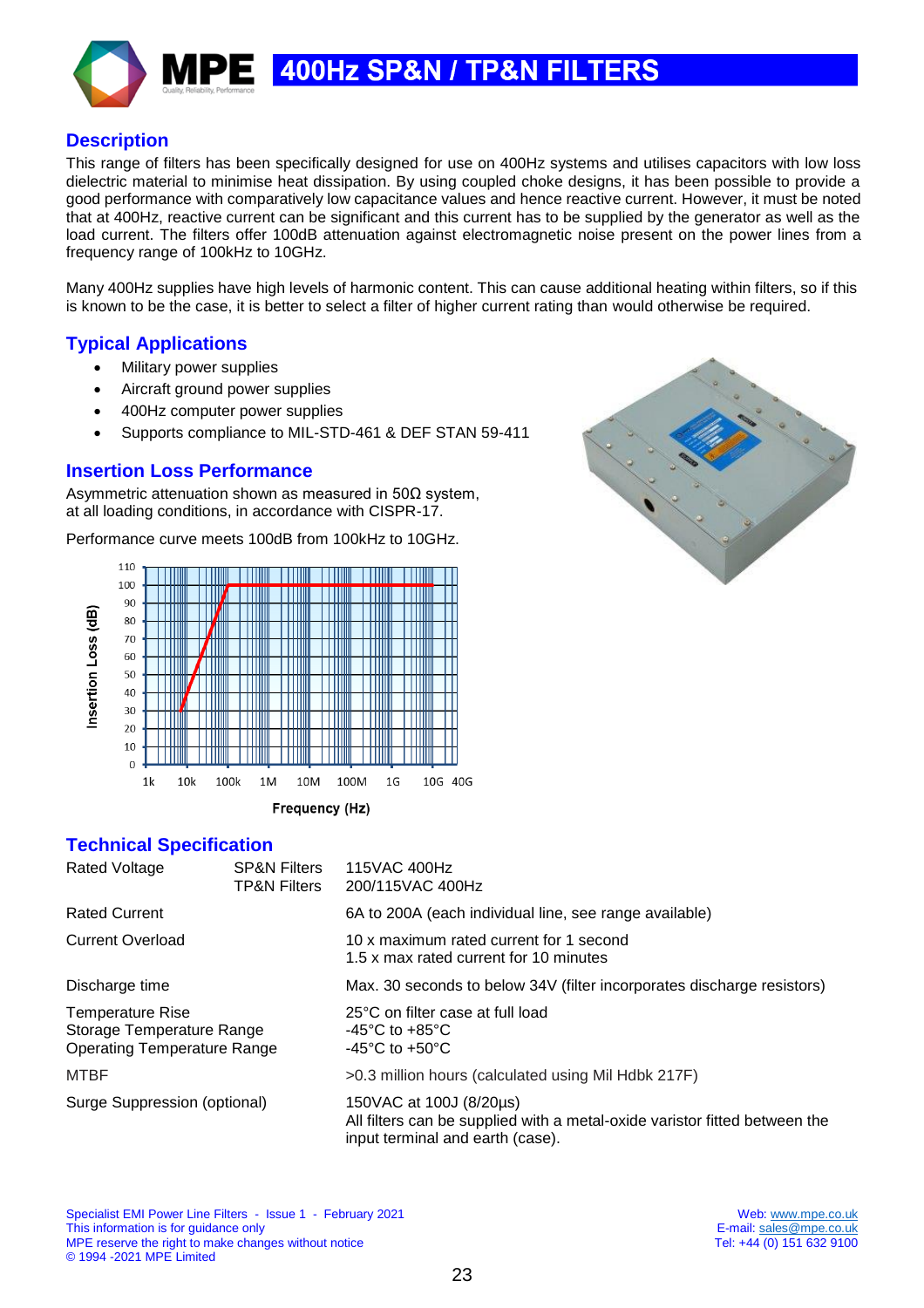# **Range Available**

|                        |                | <b>DC</b>                 | Earth          | <b>Major Dimensions</b> | Approximate     |                  |                |  |
|------------------------|----------------|---------------------------|----------------|-------------------------|-----------------|------------------|----------------|--|
| Rated<br>Current       | Part<br>Number | Resistance<br>$(m\Omega)$ | Leakage<br>(A) | Length A<br>(mm)        | Width B<br>(mm) | Height C<br>(mm) | Weight<br>(kg) |  |
| Single Phase & Neutral |                |                           |                |                         |                 |                  |                |  |
| 6A                     | <b>DS25900</b> | 80                        | 0.4            | 310                     | 175             | 90               | 8              |  |
| 10A                    | <b>DS25901</b> | 50                        | 0.4            | 310                     | 175             | 90               | 8              |  |
| 32A                    | <b>DS25902</b> | 15                        | 1              | 550                     | 205             | 95               | 16             |  |
| 63A                    | DS25903        | 10                        | 1              | 550                     | 205             | 105              | 20             |  |
| 100A                   | DS25904        | 5                         | 1.8            | 640                     | 205             | 120              | 22             |  |
| 200A                   | <b>DS25905</b> | 2.5                       | $\overline{7}$ | 660                     | 475             | 135              | 60             |  |
| Three Phase & Neutral  |                |                           |                |                         |                 |                  |                |  |
| 6A                     | <b>DS23700</b> | 80                        | 1.7            | 310                     | 350             | 90               | 16             |  |
| 10A                    | <b>DS23605</b> | 50                        | 1.7            | 310                     | 350             | 90               | 16             |  |
| 32A                    | <b>DS23606</b> | 15                        | 3.5            | 550                     | 410             | 95               | 22             |  |
| 63A                    | <b>DS23607</b> | 10                        | 3.5            | 550                     | 410             | 110              | 32             |  |
| 100A                   | <b>DS23608</b> | 5                         | $\overline{7}$ | 660                     | 410             | 135              | 45             |  |
| 200A                   | <b>DS25907</b> | 2.5                       | 14             | 660                     | 575             | 150              | 70             |  |

## **Full Dimensions**

Single Phase & Neutral

Ø

 $\mathsf{C}$ 



| Part No.       |     | B   | ີ   | ◡   |    |     |    | н  | ັ   | '   |                 |    | ⌒<br>ت |                |     |
|----------------|-----|-----|-----|-----|----|-----|----|----|-----|-----|-----------------|----|--------|----------------|-----|
| <b>DS25900</b> | 310 | 75  | 90  | 212 | 45 | 88  | 35 | 49 | 24  | 127 | M <sub>6</sub>  | 20 | 9      | M5             | 65  |
| DS25901        | 310 | 75  | 90  | 212 | 45 | 88  | 35 | 49 | 24  | 127 | M <sub>6</sub>  | 20 | 9      | M <sub>5</sub> | 65  |
| DS25902        | 550 | 205 | 95  | 487 | 48 | 103 | 45 | 31 | 61  | 83  | M <sub>10</sub> | 32 | 9      | M <sub>8</sub> | 85  |
| DS25903        | 550 | 205 | 105 | 487 | 48 | 103 | 45 | 31 | 61  | 83  | M <sub>10</sub> | 32 | 9      | M <sub>8</sub> | 85  |
| DS25904        | 640 | 205 | 120 | 537 | 48 | 103 | 65 | 52 | 61  | 83  | M <sub>10</sub> | 32 | 9      | M <sub>8</sub> | 110 |
| DS25905        | 660 | 475 | 135 | 537 | 68 | 238 | 60 | 62 | 110 | 255 | M <sub>12</sub> | 51 | 13     | M12            | 120 |

Specialist EMI Power Line Filters - Issue 1 - February 2021 Web: [www.mpe.co.uk](http://www.mpe.co.uk/) This information is for guidance only example that the state of the state of the state of the state of the state of the state of the state of the state of the state of the state of the state of the state of the state of th MPE reserve the right to make changes without notice Tel: +44 (0) 151 632 9100 © 1994 -2021 MPE Limited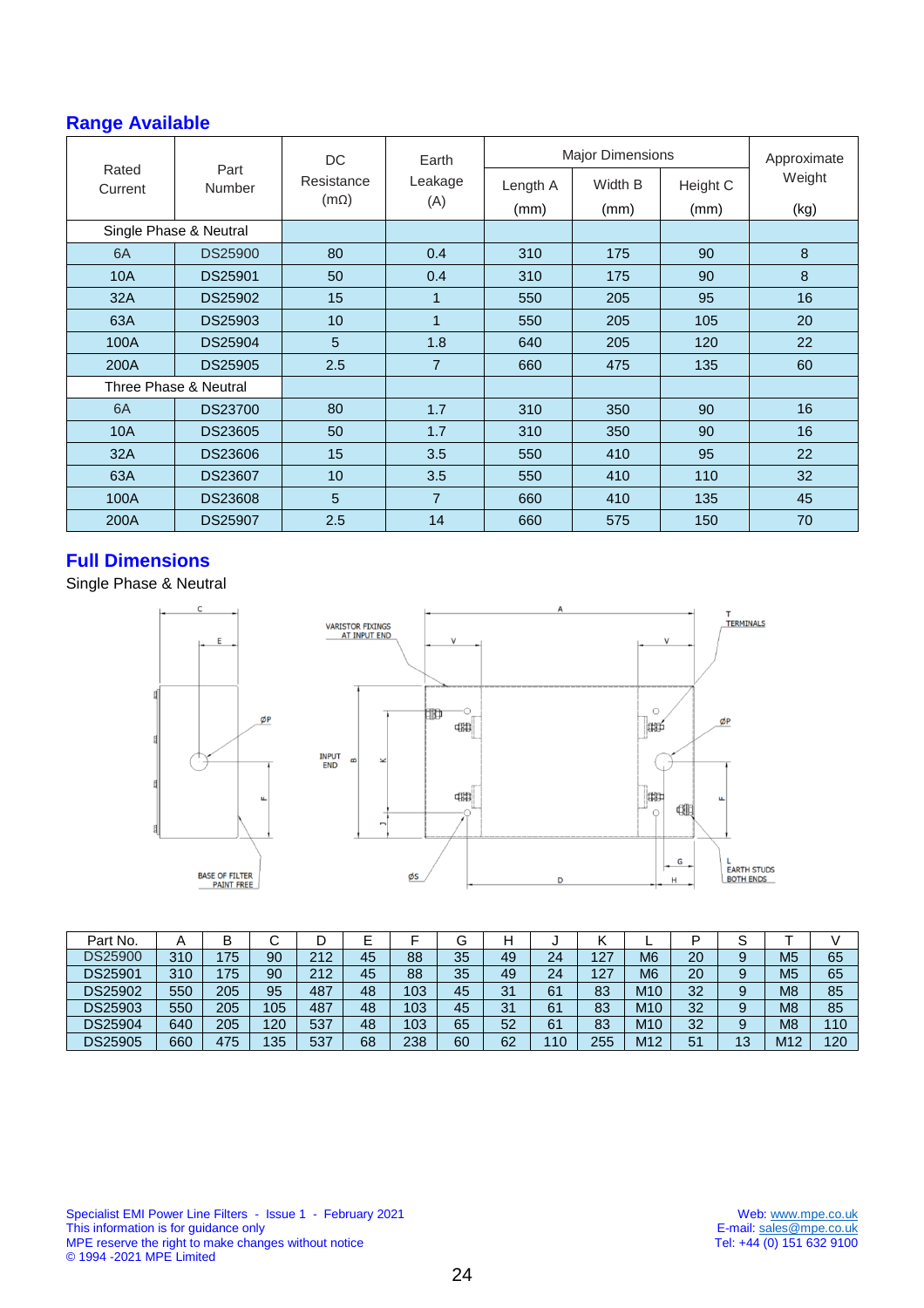## **Full Dimensions**

Three Phase & Neutral



| Part No.       | A   | В   |     |     | ┕  |     |    |    |     | г.  |                 | D  | ິ<br>o |                |     |
|----------------|-----|-----|-----|-----|----|-----|----|----|-----|-----|-----------------|----|--------|----------------|-----|
| <b>DS23700</b> | 310 | 350 | 90  | 212 | 45 | 175 | 35 | 49 | 67  | 216 | M <sub>6</sub>  | 25 | 9      | M <sub>5</sub> | 65  |
| DS23605        | 310 | 350 | 90  | 212 | 45 | 175 | 35 | 49 | 67  | 216 | M <sub>6</sub>  | 25 | 9      | M <sub>5</sub> | 65  |
| <b>DS23606</b> | 550 | 410 | 95  | 487 | 48 | 205 | 45 | 31 | 62  | 286 | M <sub>10</sub> | 32 | 9      | M <sub>8</sub> | 85  |
| DS23607        | 550 | 410 | 110 | 487 | 48 | 205 | 45 | 31 | 62  | 286 | M <sub>10</sub> | 32 | 9      | M <sub>8</sub> | 110 |
| DS23608        | 660 | 410 | 135 | 537 | 68 | 205 | 75 | 62 | 62  | 286 | M <sub>10</sub> | 32 | 9      | M <sub>8</sub> | 120 |
| <b>DS25907</b> | 660 | 575 | 150 | 537 | 75 | 288 | 60 | 62 | 110 | 355 | M12             | 51 | 13     | M12            | 120 |

## **Mechanical Details**

- Terminal Conductor **Brass spindles (bright nickel plated)** Enclosure Material **Enclosure Material** Mild steel (dull tin plated ) Potting Compound **Polyurethane** based resin Potting Compound Flammability Rating UL94 V-0 Colour Colour Light admiralty grey BS 381C 697 Enclosure Rating **IP54**
- Finish Gloss epoxy paint to DEF-STAN 80-161 Mechanical Fixing Mounting hole provisions in input and output compartments (Mounting hardware supplied separately – see page 27)

## **Earth Leakage**

Measurement taken from phase to earth at 115V 400Hz.

Important, all filters in this catalogue can NOT be protected by a standard 30mA residual circuit breaker (RCCB). However, a RCCB protection device can be placed down line / load side of filter (see separate application note).